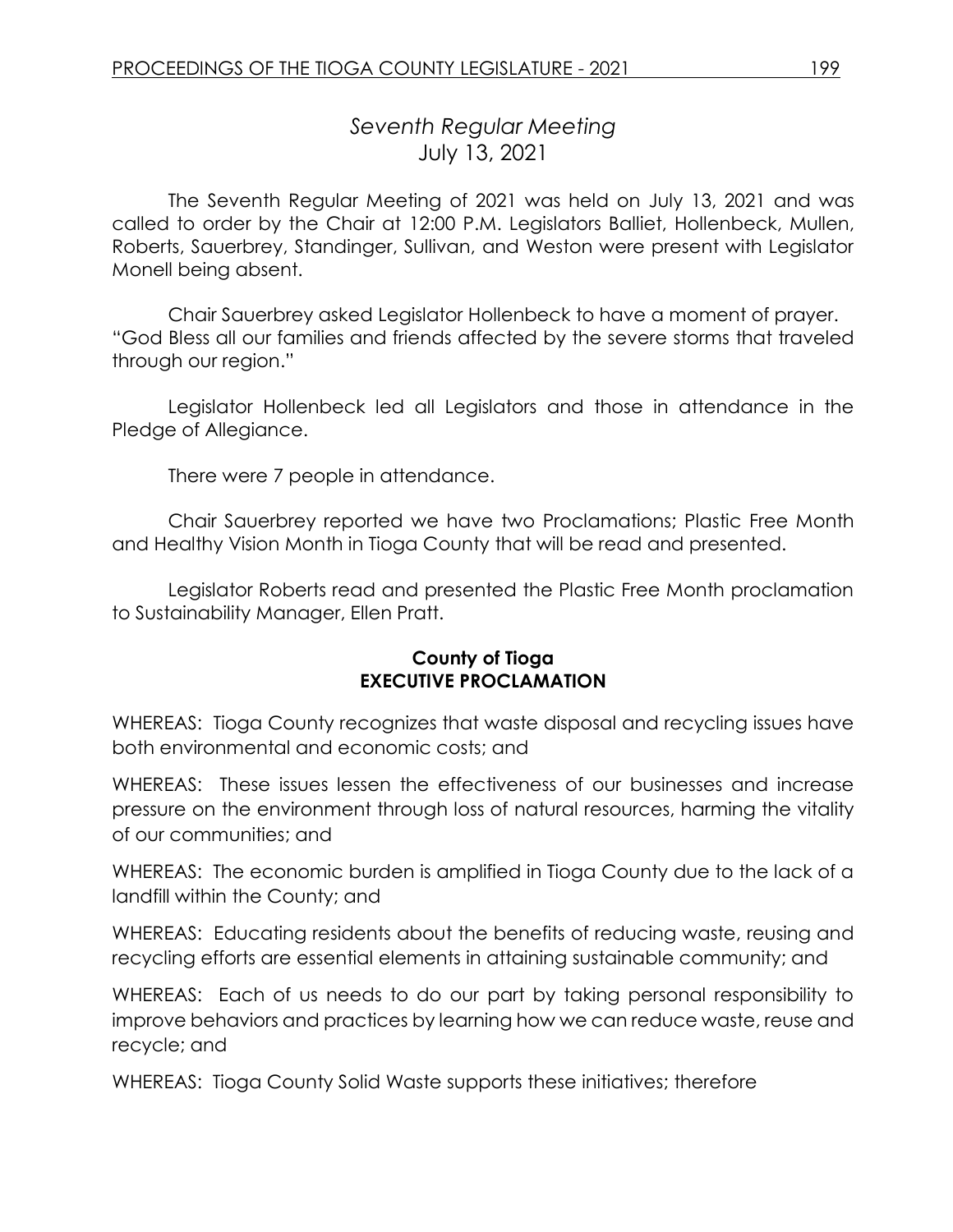THE TIOGA COUNTY LEGISLATURE does hereby proclaim the month of July 2021 as

# **PLASTIC FREE MONTH**

And urges all residents to take steps to educate themselves, their families, and the community about the role of reduction, reuse and recycling in the environmental and economic health of our community.

Sustainability Manager Ellen Pratt spoke. "Thank you, Legislator Roberts. I wanted to thank the full Legislature for your support in reduction of waste and the support of Tioga County's reusing and recycling efforts. Hopefully, going forward we have a really great rest of 2021. Thank you."

Legislator Standinger read and presented the Healthy Vision Month in Tioga County proclamation to Katie Wait, Public Health Educator.

# **COUNTY OF TIOGA EXECUTIVE PROCLAMATION**

WHEREAS: Vision loss is among the top 10 causes of disability in the United States, with an estimated 7 million Americans having vision impairment, including 1 million who are blind; and

WHEREAS: These numbers are expected to double by 2050 due to the aging U.S. population, and the expected increase in chronic diseases that can cause vision loss, such as diabetes; and

WHEREAS: Risk factors for eye disease include race/ethnicity, age, sex, and having a chronic health condition such as diabetes, high blood pressure, or heart disease; and behavioral factors such as smoking and being physically inactive; and

WHEREAS: Ninety percent of blindness caused by diabetes is preventable; and

WHEREAS: Early detection and timely treatment of eye conditions such as diabetic retinopathy has been found to be successful and cost effective; and

WHEREAS: More than half of adult Americans who did not seek eye care due to lack of awareness or costs; or by lack of insurance; therefore

THE TIOGA COUNTY LEGISLATURE, County of Tioga, does hereby proclaim the month of July 2021 as:

# **HEALTHY VISION MONTH IN TIOGA COUNTY**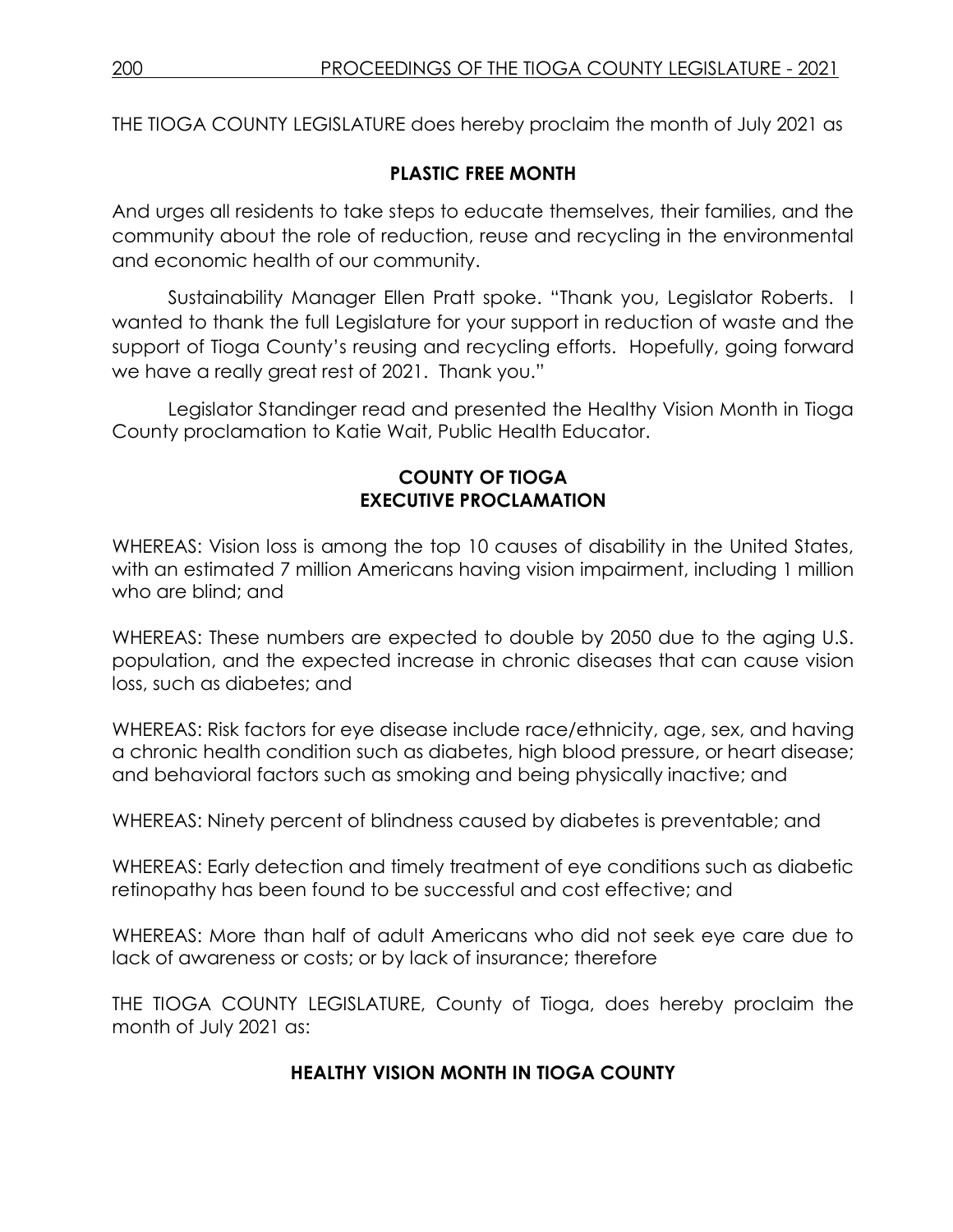and urges all the citizens of our County to know their family's eye health history, eat right, maintain a healthy weight, wear protective eyewear, quit smoking, and wear sunglasses, even on cloudy days to protect against vision loss.

Legislator Standinger spoke. "I guess I know now why my doctor gets after me every time I see him to get my eyes checked. But, it is certainly a very important thing. We have two eyes and it would be nice to keep them working as long as we can."

Public Health Educator Katie Wait spoke. "I just want to thank the Legislature for recognizing July as Healthy Vision Month in Tioga County. Vision disability is one of the top ten disabilities among adults age eighteen years and older and one of the most prevalent disabling conditions among children even though half of those can be prevented. My hope is that this proclamation will generate the awareness that it needs and stress the importance of eye health as a crucial piece to overall health and wellness. Thank you."

There was no privilege of the floor.

Legislator Roberts made a motion to approve the minutes of June 15, 2021, seconded by Legislator Sullivan and carried.

Chair Sauerbrey stated all Legislative Committees met this month and the minutes are or will be on file with the Clerk of the Legislature by the end of this week.

Legislator Hollenbeck moved for the adoption of the following resolution, seconded by Legislator Mullen.

| REFERRED TO: I        | LEGISLATIVE WORKSESSION                                                                                    |
|-----------------------|------------------------------------------------------------------------------------------------------------|
| RESOLUTION NO. 154-21 | <b>RESOLUTION URGING NYS GOVERNOR</b><br>ANDREW M. CUOMO TO FORGO<br>ADDITIONAL FEDERAL UNEMPLOYMENT FUNDS |

WHEREAS: The Federal Government passed the American Rescue Plan; and

WHEREAS: This plan includes additional Pandemic Emergency Unemployment Compensation of \$300.00 a week for people laid off through the week ending September 5, 2021; and

WHEREAS: There is a severe national labor shortage caused by the Federal Government's unemployment policy changes and extensions; and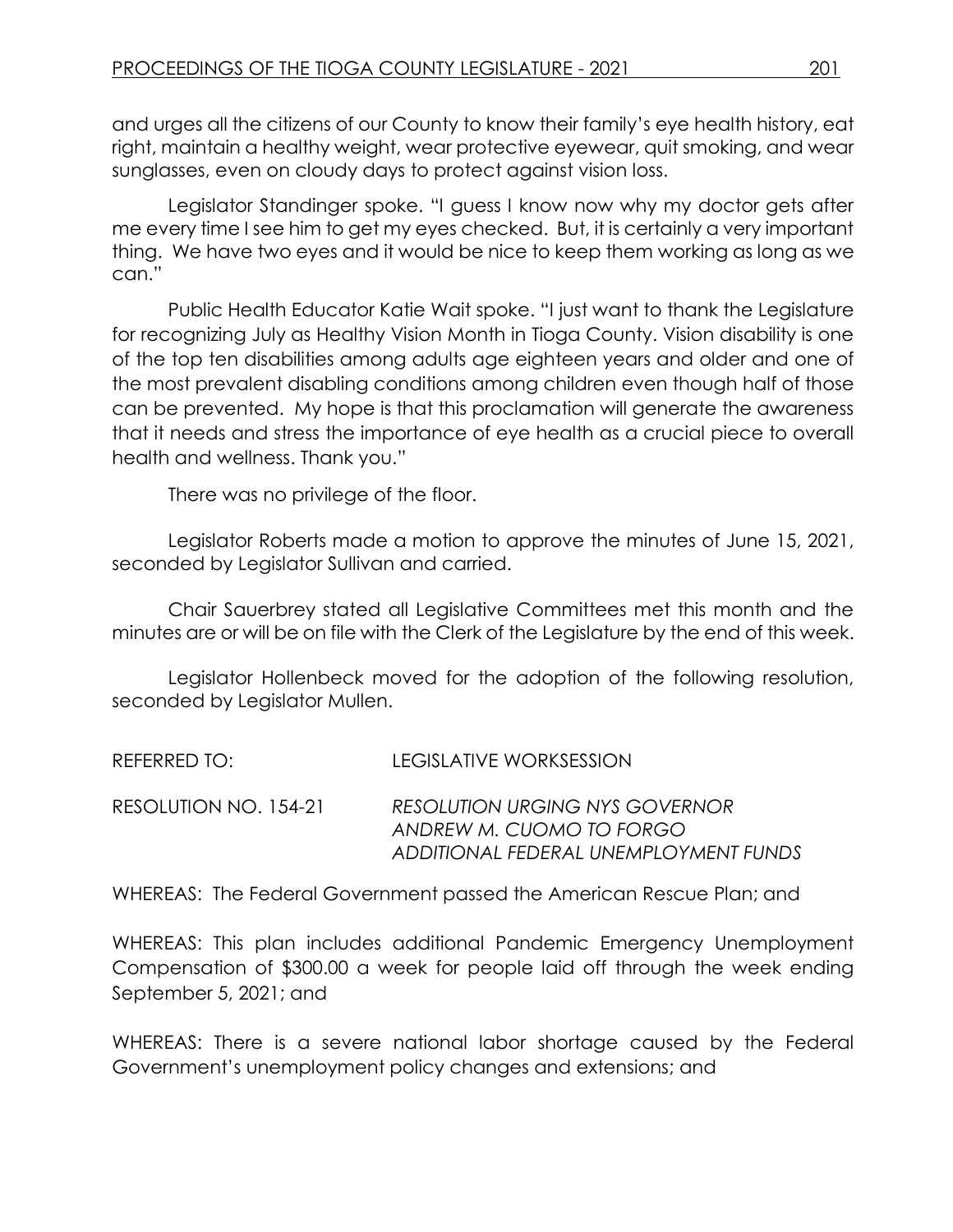WHEREAS: Businesses have reduced hours of operation or closed due to lack of available staff; and

WHEREAS: It is vital that we rebuild the economy in Tioga County and New York State to ensure the health and viability of our State; therefore be it

RESOLVED: That the Tioga County Legislature urges the Governor of New York State, along with our State Legislature, to sunset the \$300.00 additional weekly unemployment insurance benefit on September 5, 2021 as scheduled and forgo any additional extensions; and be it further

RESOLVED: That the Clerk of the Legislature forward a certified copy of this resolution to New York State Governor Cuomo, Congressman Reed, Senator Akshar, Senator Schumer, Assemblyman Friend, and New York State Association of Counties.

ROLL CALL VOTE

Yes – Legislators Hollenbeck, Mullen, Roberts, Sauerbrey, Standinger, Sullivan, Weston, and Balliet.

No – None.

Absent – Legislator Monell.

RESOLUTION ADOPTED.

Legislator Sullivan moved for the adoption of the following resolution, seconded by Legislator Standinger.

| REFERRED TO:          | <b>HEALTH &amp; HUMAN SERVICES COMMITTEE</b><br>LEGISLATIVE WORKSESSION                          |
|-----------------------|--------------------------------------------------------------------------------------------------|
| RESOLUTION NO. 155-21 | SCHEDULE SECOND PUBLIC HEARING FOR<br>NEW YORK STATE COMMUNITY DEVELOPMENT<br><b>BLOCK GRANT</b> |

WHEREAS: Tioga County was awarded a Community Development Block Grant in 2017; and

WHEREAS: New York State Community Development Block Grant (CDBG) Program funds in the amount of \$300,000 were received and funded the replacement of the mobile dental trailer; and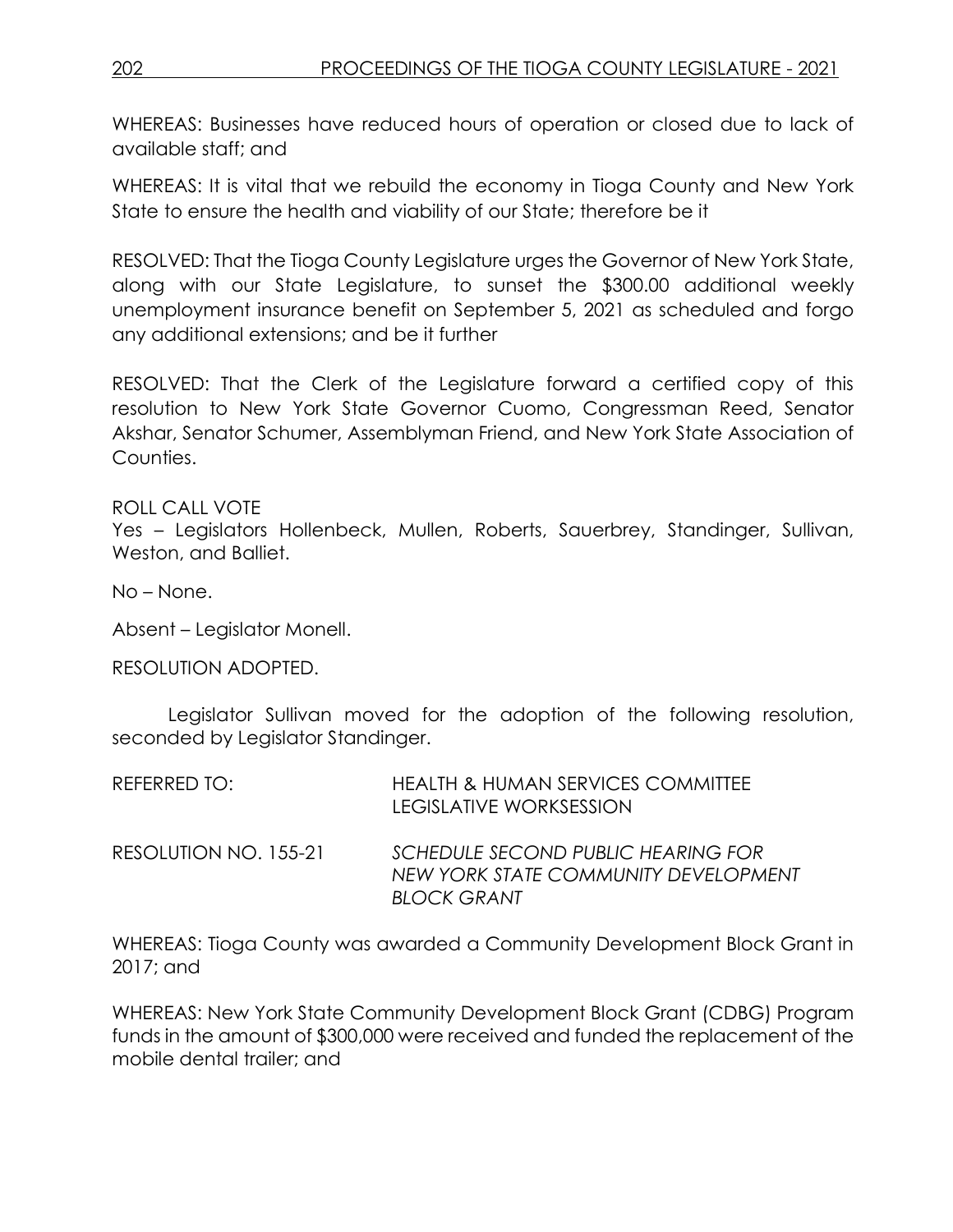WHEREAS: On June 24, 2019 Tioga County put into operation the new mobile dental unit in which to serve the dental needs of the community; and

WHEREAS: In compliance with the requirements of the Housing and Community Development Act of 1972, Tioga County seeks public input on the project Tioga Mobile Dental Services; and

WHEREAS: Due to the printed public notice of the original 2<sup>nd</sup> Public Hearing appearing only six days prior to the Hearing Date, another 2nd Public Hearing is required by CDBG; therefore be it

RESOLVED: That the Tioga County Legislature will hold a public hearing for community input in regards to the current Community Development Block Grant project in the Legislative Conference Room of the Ronald E. Dougherty County Office Building, 56 Main Street, Owego, New York 13827 on Thursday, August 5, 2021 at 1:00 P.M. All persons desiring to present written or oral comments may do so at said time.

#### ROLL CALL VOTE

Yes – Legislators Hollenbeck, Mullen, Roberts, Sauerbrey, Standinger, Sullivan, Weston, and Balliet.

No – None.

Absent – Legislator Monell.

RESOLUTION ADOPTED.

Legislator Roberts moved for the adoption of the following resolution, seconded by Legislator Standinger.

| REFERRED TO:          | PUBLIC WORKS COMMITTEE                                          |
|-----------------------|-----------------------------------------------------------------|
| RESOLUTION NO. 156-21 | AWARD DESIGN SERVICES TO<br>C&S ENGINEERS FOR WASH BAY FACILITY |

WHEREAS: Tioga County had budgeted for a wash bay facility in 2020 to be built at Corporate Drive, due to COVID the project budget was reduced and not enough funds were available to continue with the project; and

WHEREAS: The Commissioner of Public Works desires to proceed with the project and received a proposal for preliminary design services only for this project from C&S Engineers, Syracuse, NY; and

WHEREAS: The proposal for this phase of the project is \$28,420; therefore be it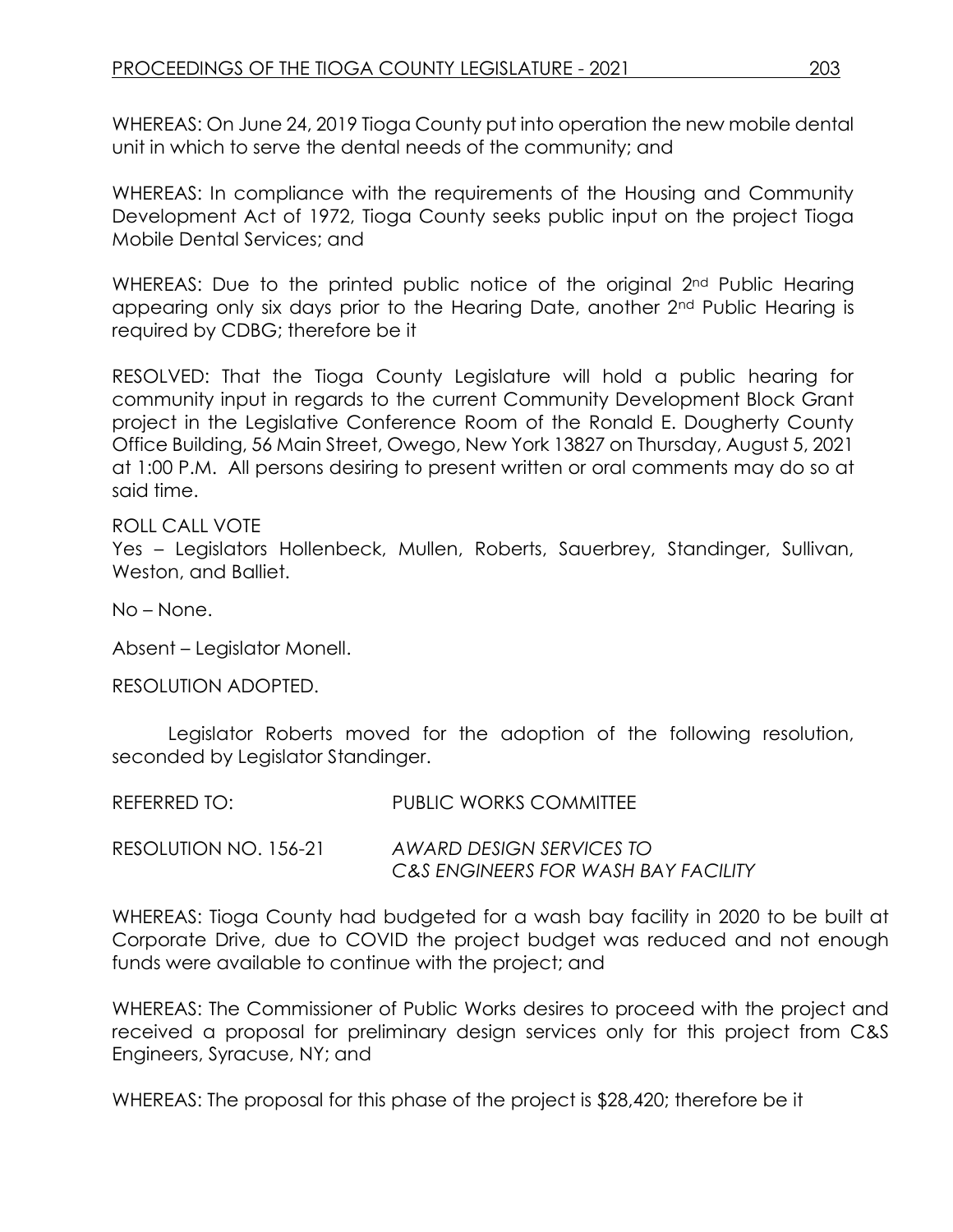RESOLVED: That the Tioga County Legislature approve the proposal for preliminary design portion of the Wash Bay Facility for C&S Engineers not to exceed \$28,420 to be paid out of the following account:

H1620.520994.BG001 Highway Truck Wash Building

ROLL CALL VOTE

Yes – Legislators Hollenbeck, Mullen, Roberts, Sauerbrey, Standinger, Sullivan, Weston, and Balliet.

No – None.

Absent – Legislator Monell.

RESOLUTION ADOPTED.

Legislator Roberts moved for the adoption of the following resolution, seconded by Legislator Standinger.

REFERRED TO: PUBLIC WORKS COMMITTEE

RESOLUTION NO. 157-21 *AWARD DESIGN SERVICES TO DELTA ENGINEERS FOR HARNICK ROAD BRIDGE BIN 2218720*

WHEREAS: Tioga County is the recipient of funding through NYSDOT for the bridge replacement of Harnick Road over Apalachin Creek; and

WHEREAS: The Commissioner of Public Works received a proposal for design services for this project from Delta Engineers, Endwell, NY; and

WHEREAS: The proposal for this bridge is \$299,806; therefore be it

RESOLVED: That the Tioga County Legislature approve the proposal for the Harnick Road over Apalachin Creek Bridge BIN 2218720 for Delta Engineers not to exceed \$299,806 to be paid out of the following account:

H5110.540004.H2102 Harnick Road over Apalachin Creek

## ROLL CALL VOTE

Yes – Legislators Hollenbeck, Mullen, Roberts, Sauerbrey, Standinger, Sullivan, Weston, and Balliet.

No – None.

Absent – Legislator Monell.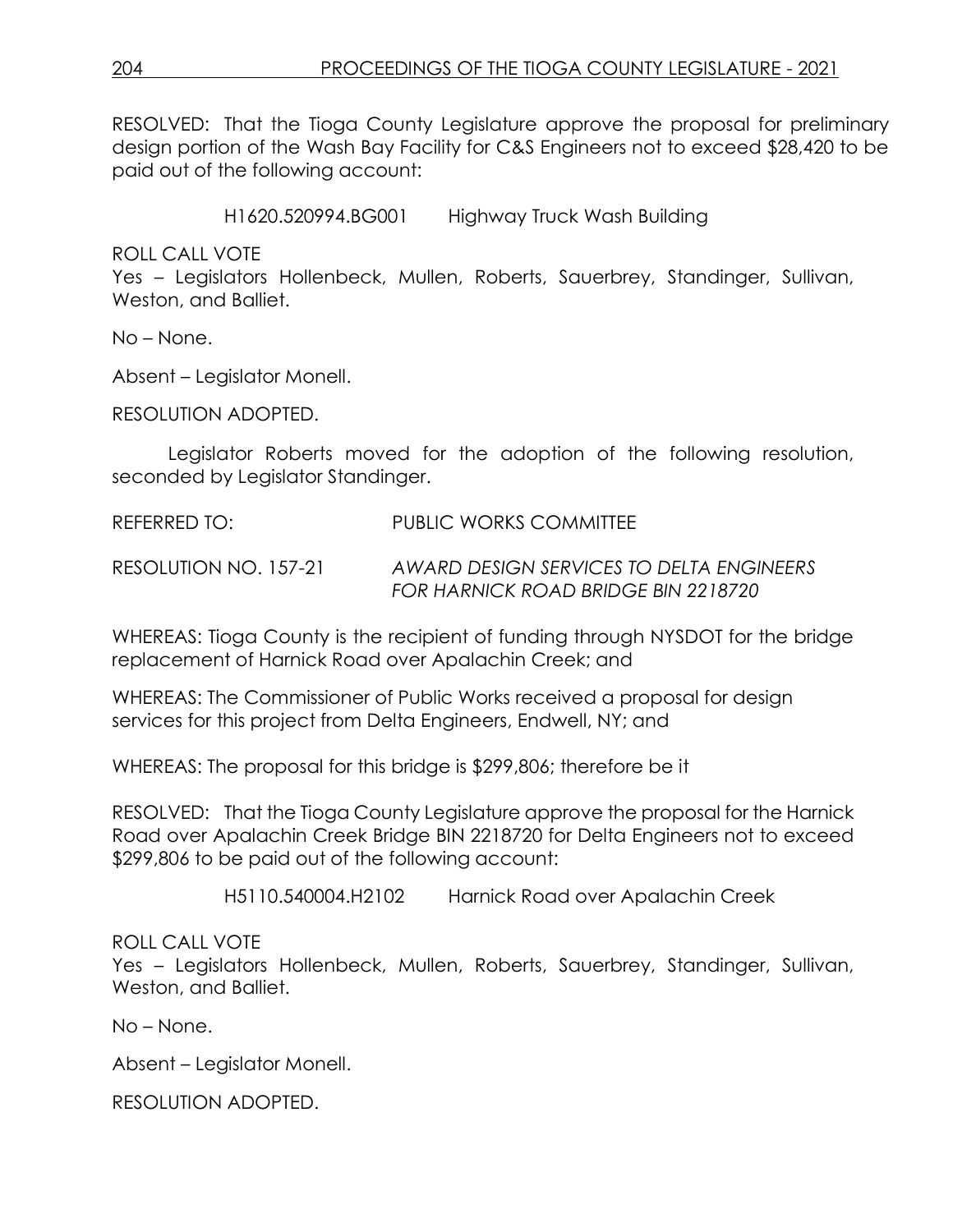Legislator Roberts moved for the adoption of the following resolution, seconded by Legislator Standinger.

RESOLUTION NO. 158-21 *AUTHORIZING THE IMPLEMENTATION AND FUNDING IN THE FIRST INSTANCE 100% OF THE FEDERAL AID AND STATE "MARCHISELLI" PROGRAM-AID ELIGIBLE COSTS OF A TRANSPORTATION FEDERAL-AID PROJECT AND APPROPRIATING FUNDS*

WHEREAS: A project for the Bridge Replacement, BIN 2218720 Harnick Road over Apalachin Creek, PIN 9754.90 (the Project) is eligible for funding under Title 23 U.S. Code, as amended that calls for the apportionment of the costs of such program to be borne at the ratio of 80% Federal Funds and 20% non-Federal Funds; and

WHEREAS: The County of Tioga desires to advance the Project by making a commitment of 100% of the Federal and non-Federal share of the costs of the Preliminary Engineering / Design and Right of Way Incidentals work.

NOW, THEREFORE, the Tioga County Legislature, duly convened does hereby

RESOLVED: That the Tioga County Legislature hereby approves the above-subject project; and it is hereby further

RESOLVED: That the Tioga County Legislature hereby authorized the County of Tioga to pay in the first instance 100% of the Federal and non-Federal share of the cost of the Preliminary Engineering / Design and Right-of-Way Incidentals work for the Project or portions thereof; and it is further

RESOLVED: That the sum of \$294,400 is hereby appropriated from account H5110.540004.H2102 and made available to cover the costs of participation in the above phases of the Project; and it is further

RESOLVED: That in the event the full Federal and non-Federal share costs of the project exceeds the amount appropriated above, the Tioga County Legislature shall convene as soon as possible to appropriate said excess amount immediately upon notification by the New York State Department of Transportation thereof; and it is further

RESOLVED: That the Chair of the Tioga County Legislature of the County of Tioga be and is hereby authorized to execute all necessary Agreements, certifications or reimbursement requests for Federal Aid and/or Marchiselli Aid on behalf of the County of Tioga with the New York State Department of Transportation in connection with the advancement or approval of the Project and providing for the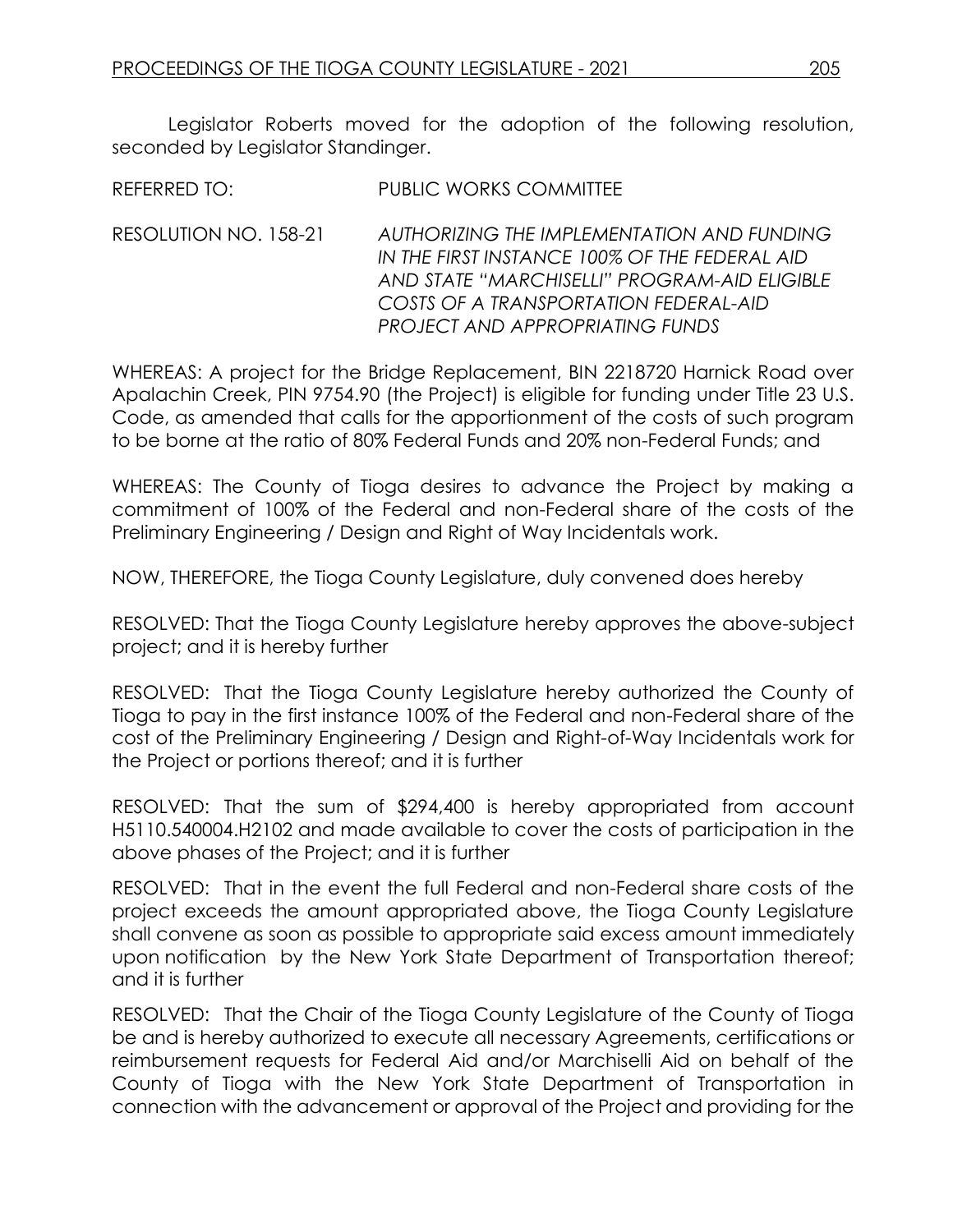administration of the Project and the municipality's first instance funding of project costs and permanent funding of the local share of federal-aid and state-aid eligible Project costs and all Project costs within appropriations therefore that are not so eligible; and it is further

RESOLVED: That a certified copy of this resolution be filed with the New York State Commissioner of Transportation by attaching it to any necessary Agreement in connection with the Project; and it is further

RESOLVED: This Resolution shall take effect immediately.

ROLL CALL VOTE

Yes – Legislators Hollenbeck, Mullen, Roberts, Sauerbrey, Standinger, Sullivan, Weston, and Balliet.

No – None.

Absent – Legislator Monell.

RESOLUTION ADOPTED.

Legislator Roberts moved for the adoption of the following resolution, seconded by Legislator Standinger.

| REFERRED TO: | <b>PUBLIC WORKS COMMITTEE</b> |
|--------------|-------------------------------|
|              | <b>FINANCE COMMITTEE</b>      |
|              |                               |

RESOLUTION NO. 159-21 *AMEND BUDGET PUBLIC WORKS*

WHEREAS: Tioga County is the recipient of funding through New York State Department of Transportation consisting of Federal and non-Federal funds for a project, Harnick Road over Apalachin Creek, PIN 9754.90; and

WHEREAS: The project duration lasts until October 2023, and is programmed to have a total cost of \$1,730,400 including all phases of the project, in which 80% of Federal Funds will be reimbursed to Tioga County; and

WHEREAS: Tioga County is the recipient of CHIPS, PAVE NY and EWR funding from New York State, the total amount of funding available is \$2,719,024.79; and

WHEREAS: Appropriation of Funds and Budget Modification requires Legislative approval; therefore be it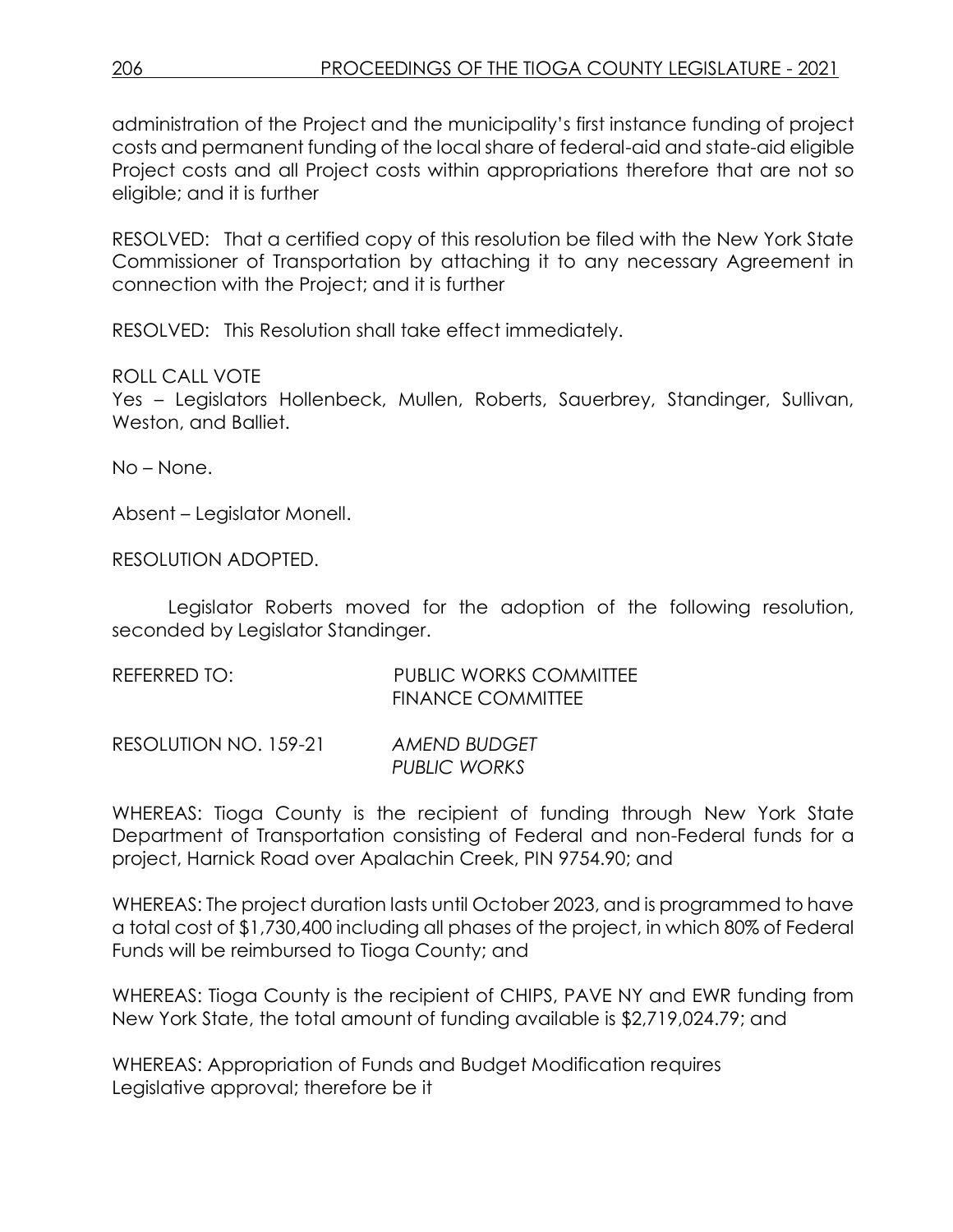RESOLVED: That funding be appropriated and new project accounts established as follows:

|     | H5110.435010 | From: H5110.445020.H2102 Federal Aid - for PIN 9754.90<br>State Aid – CHIPS                                                                                |               | \$1,384,320.00<br>\$1,442,185.54 |
|-----|--------------|------------------------------------------------------------------------------------------------------------------------------------------------------------|---------------|----------------------------------|
| To: |              | H5110.540004.H2102 Harnick Road over Apalachin Creek \$<br>H5110.540001.H2103 East River Drive Paving<br>H5110.540001.H2104 Corporate Drive Reconstruction | $\mathcal{S}$ | 1,730,400<br>600,000<br>517,000  |

And be it further

RESOLVED: Appropriations be re-established for the remaining unspent balance as of year-end until projects are completed.

ROLL CALL VOTE

Yes – Legislators Hollenbeck, Mullen, Roberts, Sauerbrey, Standinger, Sullivan, Weston, and Balliet.

No – None.

Absent – Legislator Monell.

RESOLUTION ADOPTED.

Legislator Hollenbeck moved for the adoption of the following resolution, seconded by Legislator Sullivan.

REFERRED TO: FINANCE/LEGAL COMMITTEE

RESOLUTION NO. 160-21 *ACCEPT INDIGENT LEGAL SERVICES AWARD AND AMEND BUDGET*

WHEREAS: The Assigned Counsel Administrator's Office has been awarded an Indigent Legal Services Grant (C110049) in the amount of \$123,804.00; and

WHEREAS: This funding now needs to be appropriated; therefore be it

RESOLVED: That the ILS Grant of \$123,804.00 be appropriated and the 2021 Budget be amended as follows:

Revenue Account: A1173 430260 State Aid Indigent \$123,804.00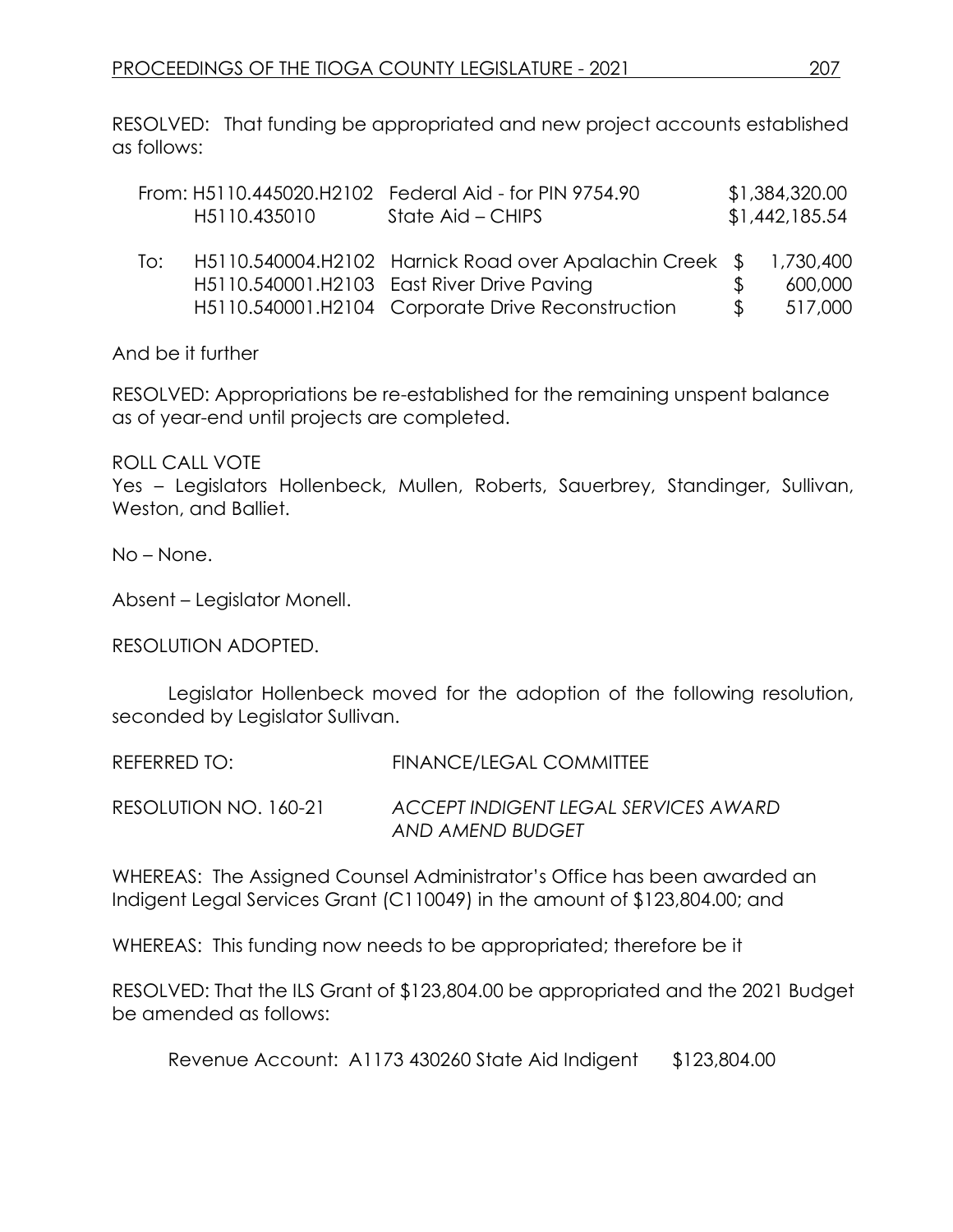| Expense Account: A 1173 510010 Full Time Salary |                     |                                | \$72,310.00  |
|-------------------------------------------------|---------------------|--------------------------------|--------------|
|                                                 |                     | A 1173 510020 Part Time Salary | \$42,010.00  |
|                                                 | A 1173 540040 Books |                                | 4,000.00     |
|                                                 |                     | A 1173 540280 Investigations   | \$<br>750.00 |
|                                                 |                     | A 1173 540480 Postage          | \$<br>34.00  |
|                                                 |                     | A 1173 540620 Software         | 2,500.00     |
|                                                 |                     | A 1173 583088 Social Security  | 1,500.00     |
|                                                 |                     | A 1173 584088 Workers Comp     | \$<br>686.55 |
|                                                 | A 1173 588988 EAP   |                                | \$<br>13.45  |

#### ROLL CALL VOTE

Yes – Legislators Hollenbeck, Mullen, Roberts, Sauerbrey, Standinger, Sullivan, Weston, and Balliet.

No – None.

Absent – Legislator Monell.

RESOLUTION ADOPTED.

Legislator Mullen moved for the adoption of the following resolution, seconded by Legislator Hollenbeck.

| REFERRED TO:          | <b>PUBLIC SAFETY COMMITTEE</b><br><b>FINANCE COMMITTEE</b>                                          |
|-----------------------|-----------------------------------------------------------------------------------------------------|
| RESOLUTION NO. 161-21 | AUTHORIZE ACCEPTANCE OF THE<br>NYS 2020-2021 PSAP OPERATIONS GRANT AND<br><b>MODIFY 2021 BUDGET</b> |

WHEREAS: The Sheriff's Office applied and was awarded a NYS Office of Interoperable and Emergency Communications PSAP Operations grant in the amount of \$129,555; and

WHEREAS: This funding will reimburse the E911 budget for Dispatcher personnel service costs incurred in 2021; therefore be it

RESOLVED: That the Tioga County Legislature authorizes the acceptance of this award; and be it further

RESOLVED: That the 2021 budget be modified to reflect this state aid and that this funding be receipted with the following revenue account.

Revenue Account: A3020 433310 \$129,555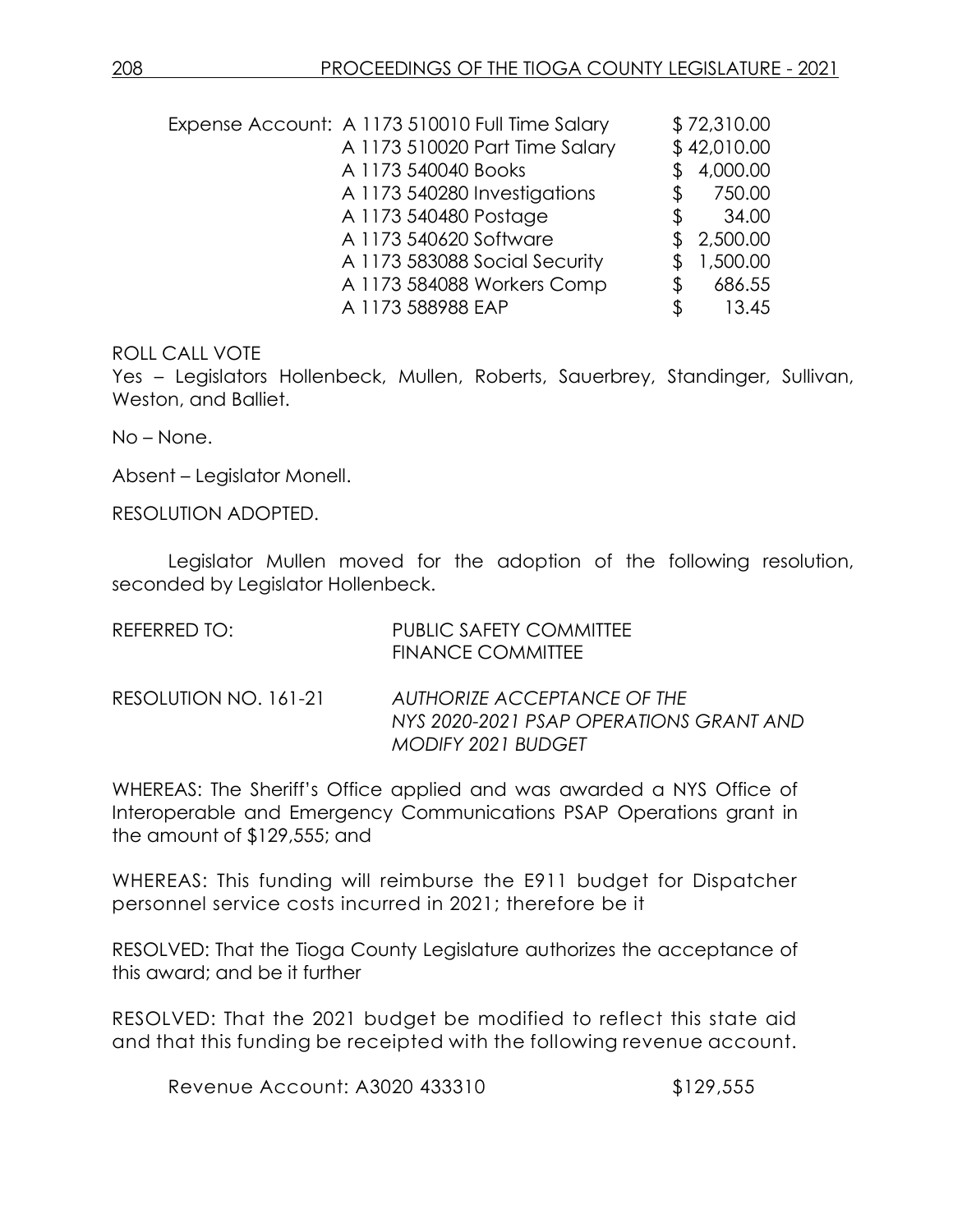ROLL CALL VOTE

Yes – Legislators Hollenbeck, Mullen, Roberts, Sauerbrey, Standinger, Sullivan, Weston, and Balliet.

No – None.

Absent – Legislator Monell.

RESOLUTION ADOPTED.

Legislator Mullen moved for the adoption of the following resolution, seconded by Legislator Hollenbeck.

| REFERRED TO:          | PUBLIC SAFETY COMMITTEE<br>FINANCE COMMITTEE                     |
|-----------------------|------------------------------------------------------------------|
| RESOLUTION NO. 162-21 | <b>MODIFY 2021 BUDGET AND TRANSFER FUNDS</b><br>SHERIFF'S OFFICE |

WHEREAS: Funds need to be transferred to pay for emergency equipment for the Road Patrol; and

WHEREAS: Legislative approval is needed to modify the 2021 budget and transfer funds between object of expenses; therefore be it

RESOLVED: That the 2021 budget be modified and transfer of funds be made as follows:

| FROM:       | A3110.5400070 Car Maintenance    | \$31,448.50 |
|-------------|----------------------------------|-------------|
| <u> TO:</u> | A3110.520191 Emergency Equipment | \$31,448.50 |

ROLL CALL VOTE

Yes – Legislators Hollenbeck, Mullen, Roberts, Sauerbrey, Standinger, Sullivan, Weston, and Balliet.

No – None.

Absent – Legislator Monell.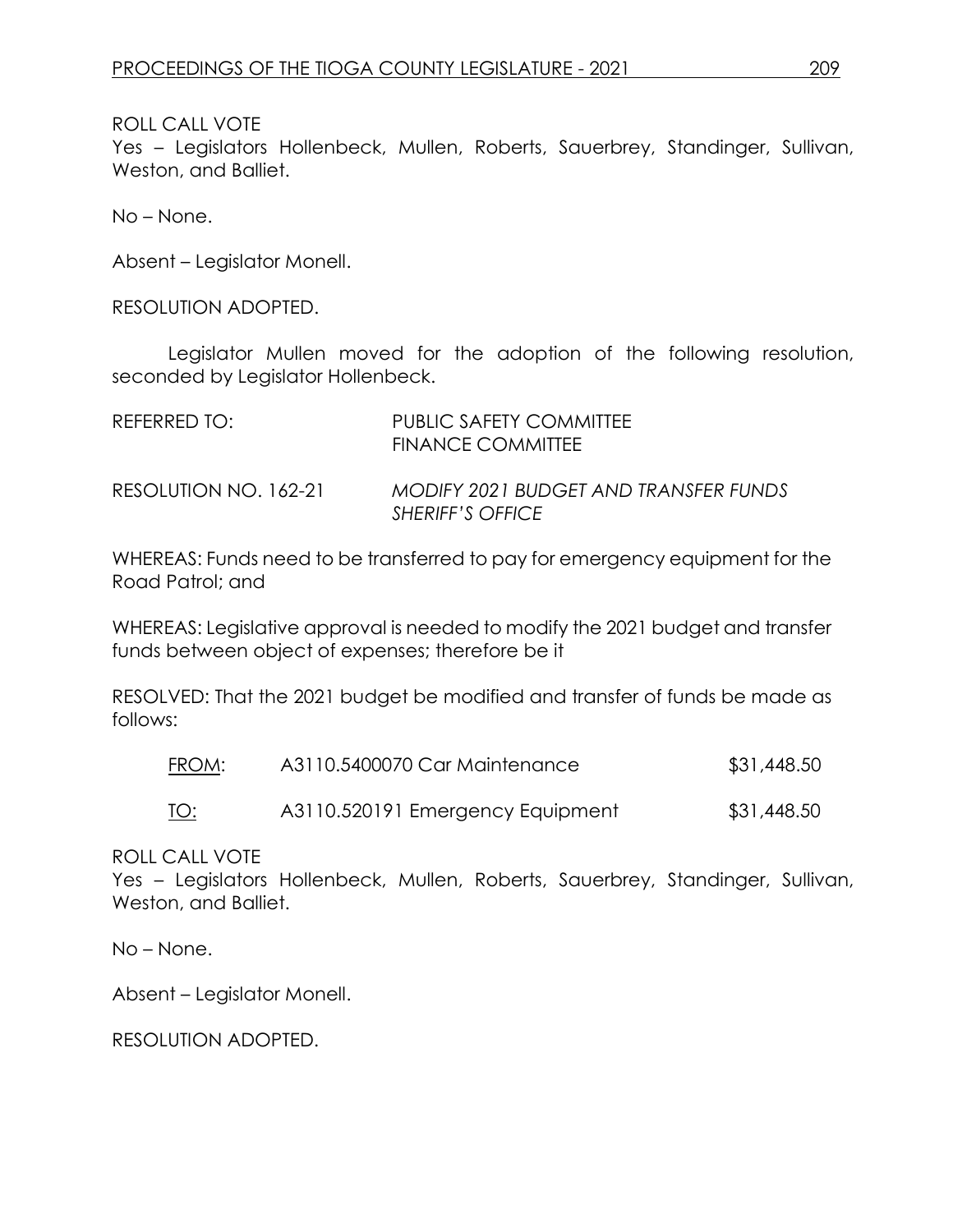Legislator Standinger moved for the adoption of the following resolution, seconded by Legislator Sullivan.

REFERRED TO: HEALTH & HUMAN SERVICES COMMITTEE

RESOLUTION NO. 163-21 *APPROPRIATION OF FUNDS AND BUDGET MODIFICATION MENTAL HYGIENE*

WHEREAS: Tioga County Mental Hygiene (TCMH) has been allocated additional pass through state aid funding for the purpose of Family Peer Support Services, Ongoing Integrated Supported Employment, Psychosocial Club, Drop-In Center, Advocacy/Support Services (Warm-Line), and Single Point of Access; and

WHEREAS: TCMH has contracted with AspireHopeNY, Catholic Charities and Rehabilitative Support Services to provide these services to Tioga County residents; and

WHEREAS: TCMH will incur no local share increase, yet this will require an appropriation of funds into the proper account codes; and

WHEREAS: Appropriation of funds and Budget modifications require Legislative approval; therefore be it

RESOLVED: That funding be appropriated as follows:

|     |                        | From: A4310-434900 State Aid-Mental Health |     | \$2,428.00 |
|-----|------------------------|--------------------------------------------|-----|------------|
| To: |                        | A4311-540595 Services Rendered (Other)     | Ж,  | 8.00       |
| To: |                        | A4320-540140 Contracting Services          | S   | 68.00      |
| To: |                        | A4320-540590 Services Rendered             | \$. | 440.00     |
| To: | A4333-540130 Contracts |                                            |     | \$1,260.00 |
| To: |                        | A4333-540140 Contracting Services          |     | 652.00     |

## ROLL CALL VOTE

Yes – Legislators Hollenbeck, Mullen, Roberts, Sauerbrey, Standinger, Sullivan, Weston, and Balliet.

No – None.

Absent – Legislator Monell.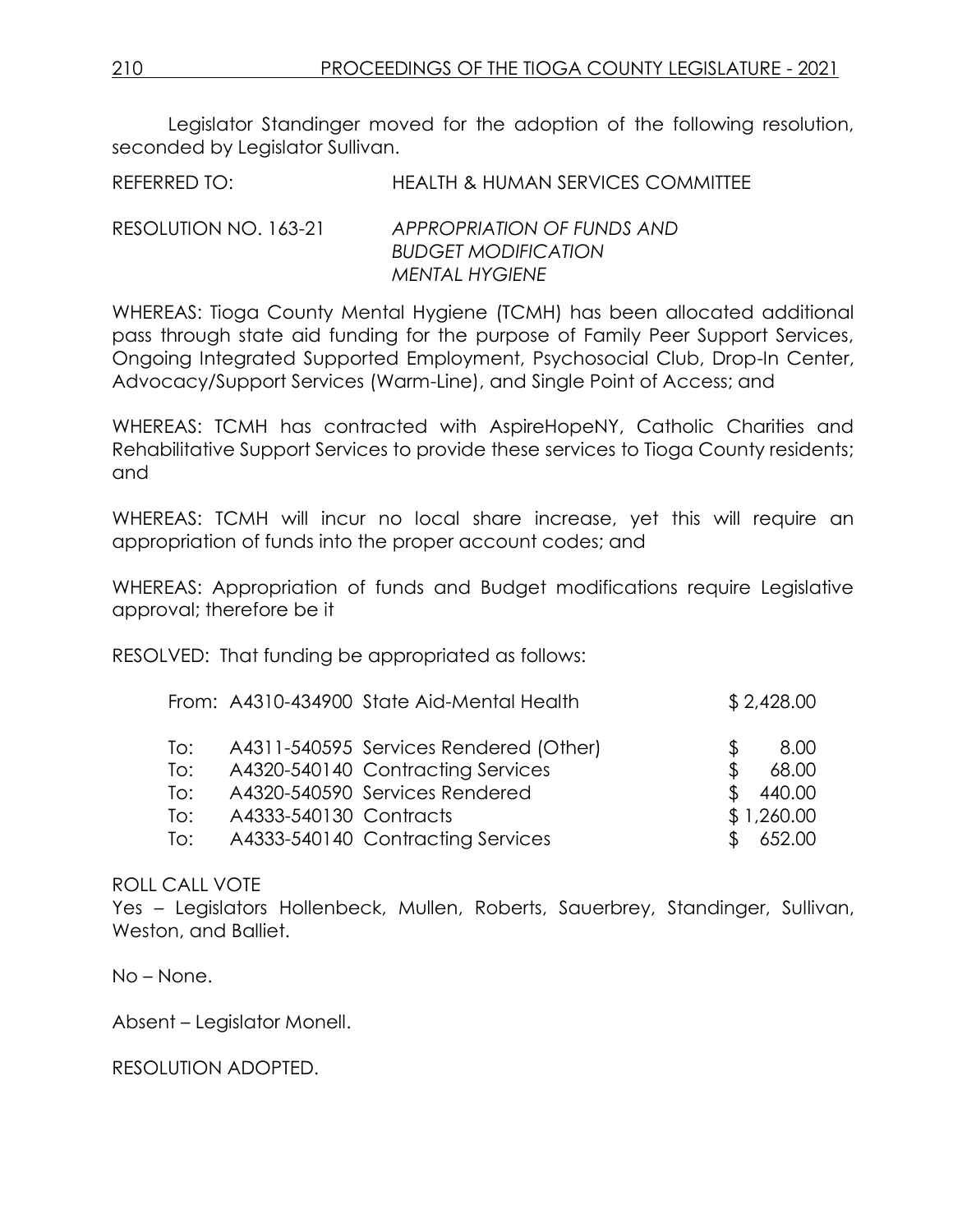Legislator Standinger moved for the adoption of the following resolution, seconded by Legislator Sullivan.

| REFERRED TO: | <b>HEALTH &amp; HUMAN SERVICES COMMITTEE</b> |  |
|--------------|----------------------------------------------|--|
|              |                                              |  |

#### RESOLUTION NO. 164-21 *CONTINGENCY FUND REQUEST AND TRANSFER OF FUNDS MENTAL HYGIENE*

WHEREAS: Tioga County Mental Hygiene (TCMH) is required to pay a portion of the costs for the inpatient treatment of Tioga County residents that have been assigned Criminal Psychiatric services by the NYS Court system; and

WHEREAS: TCMH has received notice that Tioga County residents were assigned these services, along with the required payment amount; and

WHEREAS: TCMH has determined the amount of additional funding needed for these already incurred mandated expenses, yet this will require a budget modification and transfer of funds from contingency to Mental Health's appropriation account; and

WHEREAS: Transfer of funds and contingency fund requests requires Legislative approval; therefore be it

RESOLVED: That contingency fund use be approved and transferred as follows:

From: A1990 540715 County Contingency Account \$ 33,125.05 To: A4390 540590 Criminal Psychiatric: Services Rendered \$ 33,125.05

Legislator Standinger spoke. "Unfortunately, this is a bill we get after the fact. We really have no input on whether or not it is a necessary service that is being provided. All we get is a bill from New York State, which is very difficult to plan for and that is why we have to do this."

## ROLL CALL VOTE

Yes - Legislators Hollenbeck, Mullen, Roberts, Sauerbrey, Standinger, Sullivan, Weston, and Balliet.

No – None.

Absent – Legislator Monell.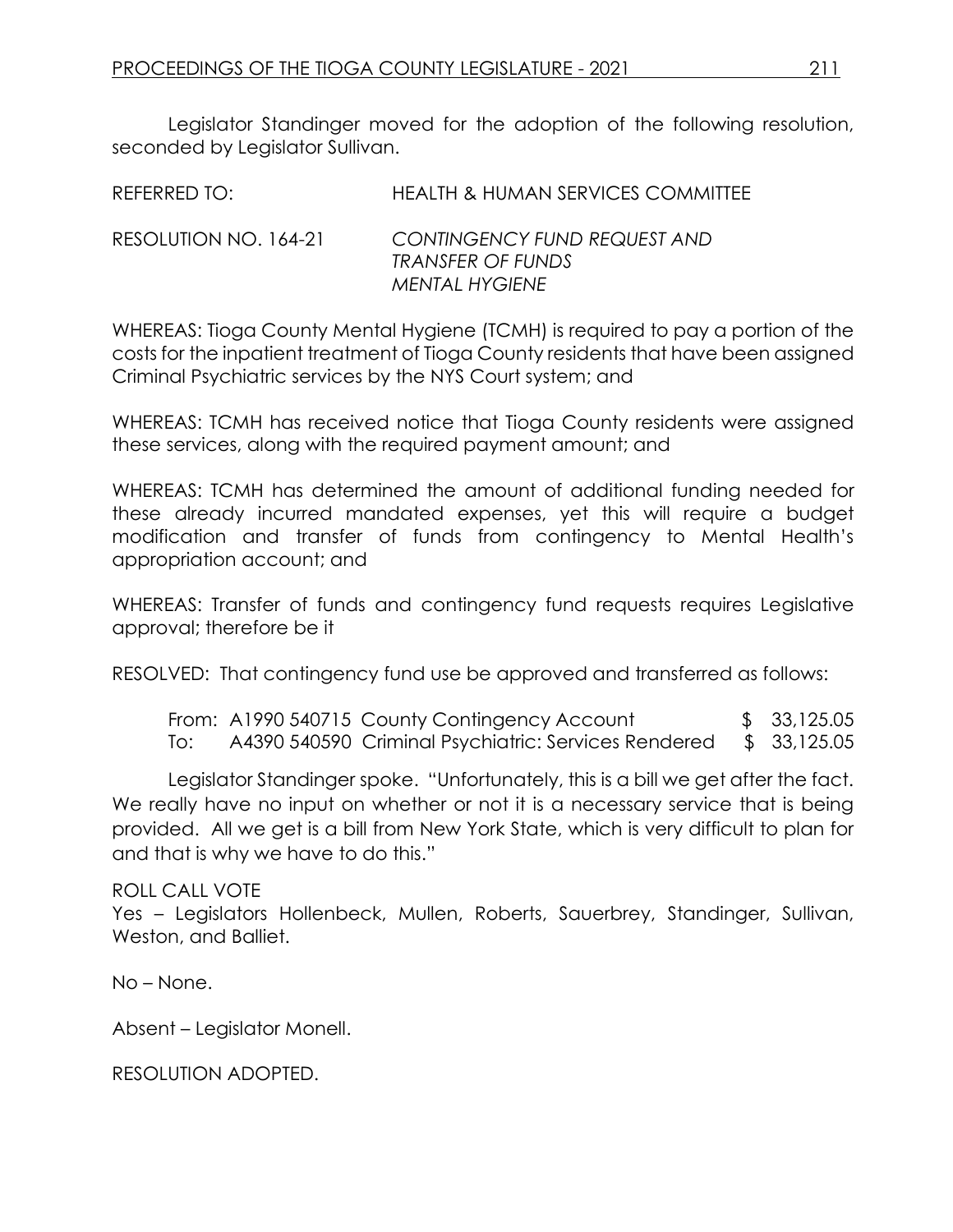Legislator Standinger moved for the adoption of the following resolution, seconded by Legislator Sullivan.

| REFERRED TO: | <b>HEALTH &amp; HUMAN SERVICES COMMITTEE</b> |
|--------------|----------------------------------------------|
|              | <b>FINANCE COMMITTEE</b>                     |

| RESOLUTION NO. 165-21 | <b>TRANSFER OF FUNDS</b>   |
|-----------------------|----------------------------|
|                       | <b>TIOGA CAREER CENTER</b> |

WHEREAS: Resolution 144-21 appropriated Broome County issued Contract Modification #1 in the amount of \$20,000 in Adult Funds to Tioga County; and

WHEREAS: Utilization of these funds requires a modification to the original appropriation; and

WHEREAS: Transfer of funds and budget modifications requires Legislative approval; therefore be it

RESOLVED: That the Tioga Career Center re-allocates the funds as follows:

| From: CD6293 540130 Contracts | \$2350.80 |
|-------------------------------|-----------|
| To: CD6293 520070 Chairs      | \$2350.80 |

ROLL CALL VOTE

Yes – Legislators Hollenbeck, Mullen, Roberts, Sauerbrey, Standinger, Sullivan, Weston, and Balliet.

No – None.

Absent – Legislator Monell.

RESOLUTION ADOPTED.

Legislator Standinger moved for the adoption of the following resolution, seconded by Legislator Sullivan.

| REFERRED TO:          | <b>HEALTH &amp; HUMAN SERVICES COMMITTEE</b><br><b>FINANCE COMMITTEE</b> |
|-----------------------|--------------------------------------------------------------------------|
| RESOLUTION NO. 166-21 | APPROPRIATION OF FUNDS AND<br>AMEND 2021 BUDGET                          |
|                       | SOCIAL SERVICES                                                          |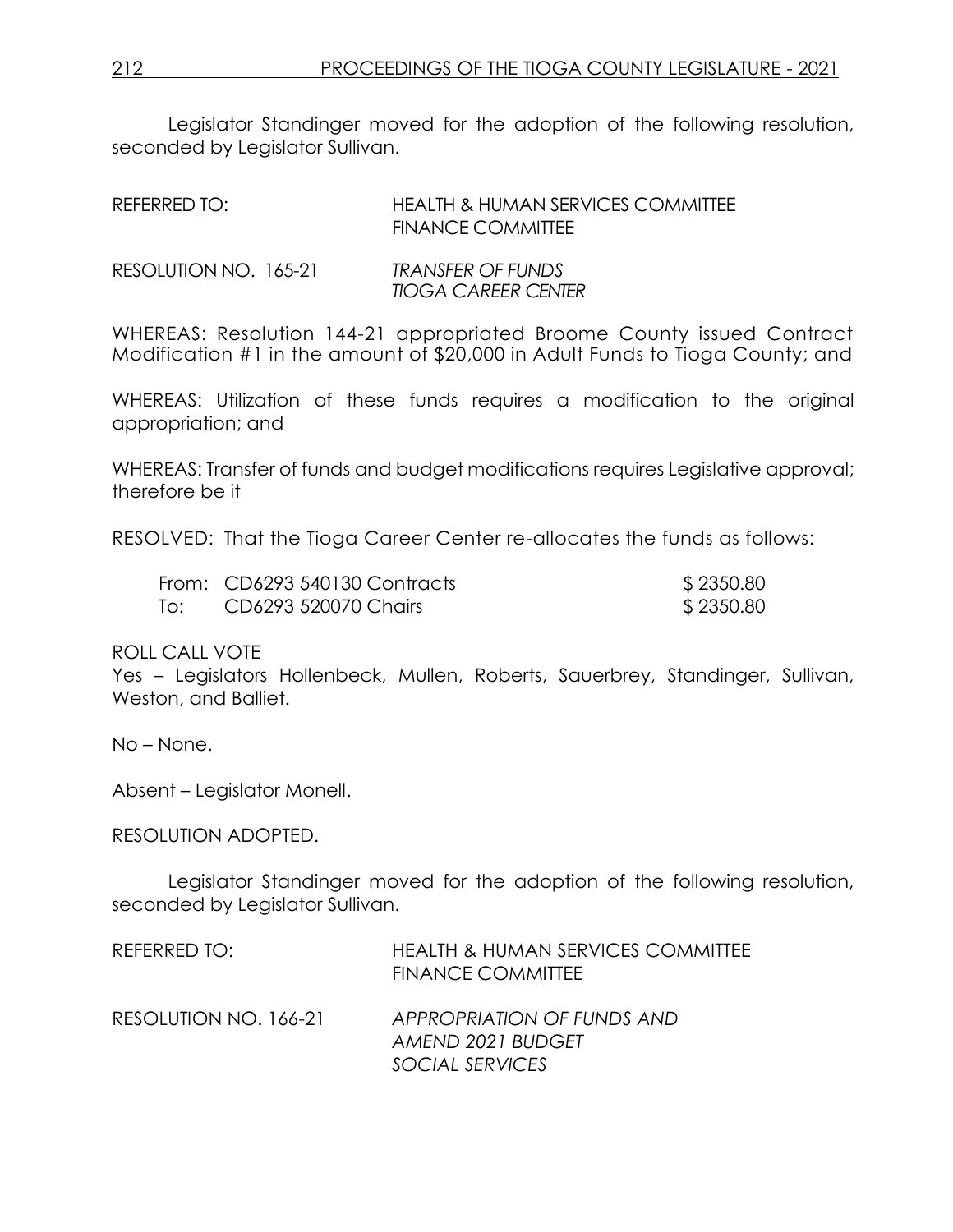WHEREAS: Funding to Enhance Adult Protective Services to Respond to COVID-19 has been awarded to Tioga County Department of Social Services from the Office of Children and Family Services to enhance, improve, and expand the ability of APS to investigate allegations of abuse, neglect, and exploitation in the context of COVID-19; and

WHEREAS: Appropriation of Funds and Budget Modification requires Legislative approval; therefore be it

RESOLVED: That funding be appropriated as follows:

|     | From: A6010.446100 Federal Aid: Administration | \$14,416 |
|-----|------------------------------------------------|----------|
| To: | A6010.540487 Program Expense                   | \$14,416 |

ROLL CALL VOTE

Yes – Legislators Hollenbeck, Mullen, Roberts, Sauerbrey, Standinger, Sullivan, Weston, and Balliet.

No – None.

Absent – Legislator Monell.

RESOLUTION ADOPTED.

Legislator Standinger moved for the adoption of the following resolution, seconded by Legislator Sullivan.

| REFERRED TO:          | HEALTH & HUMAN SERVICES COMMITTEE<br><b>FINANCE COMMITTEE</b> |
|-----------------------|---------------------------------------------------------------|
| RESOLUTION NO. 167–21 | APPROVE FUNDING FOR 2021 SUMMER<br>YOUTH EMPLOYMENT PROGRAM   |

WHEREAS: Additional funding has been awarded to Tioga County Department of Social Services from the Office of Temporary and Disability Assistance for Summer Youth Employment Programs; and

WHEREAS: The plan submitted for expenditure of these funds has been approved; and

WHEREAS: Appropriation of funds requires Legislative approval; therefore be it

RESOLVED: That funding be appropriated as follows: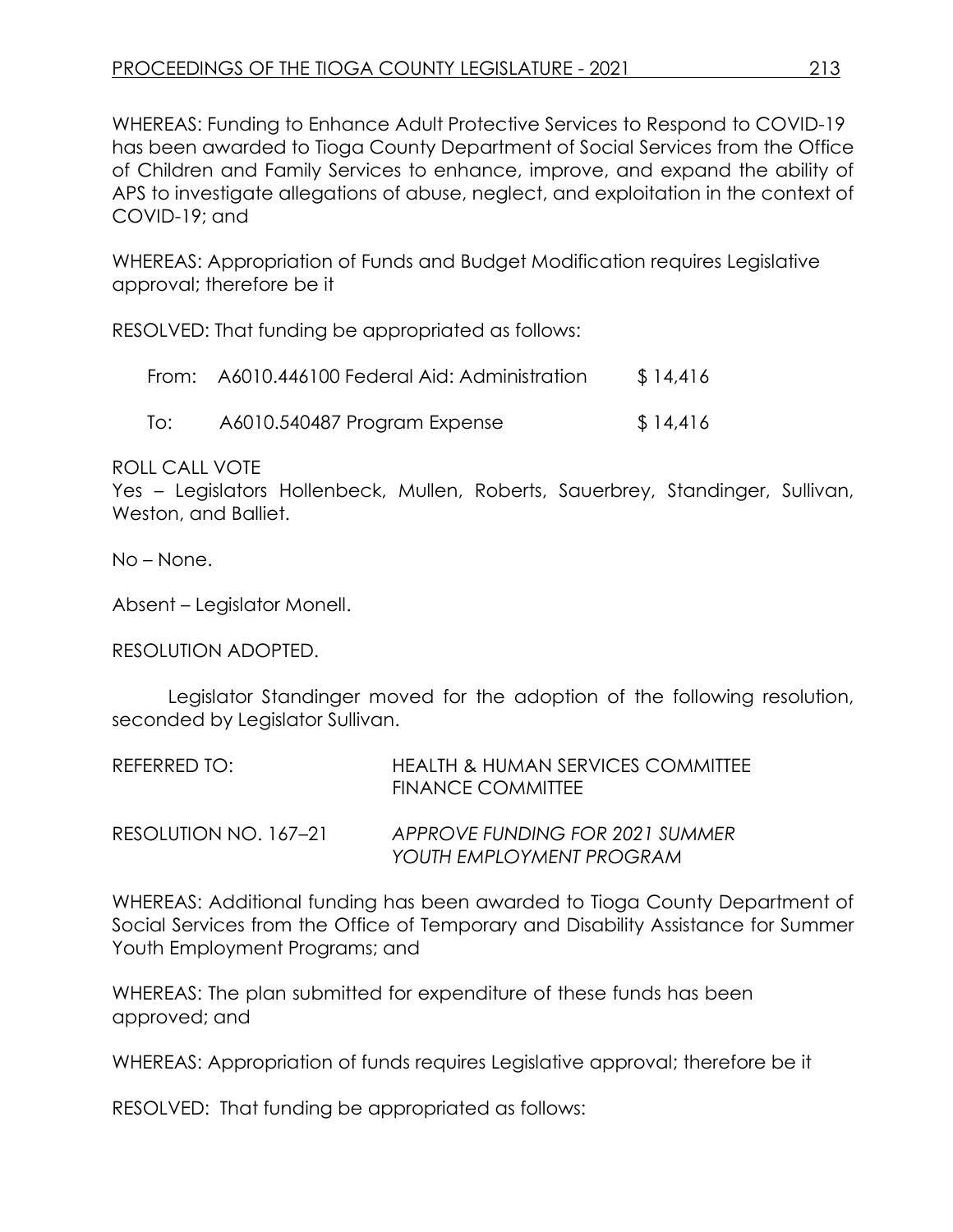| From: A6010.446100 Federal Aid: Administration | \$115,914 |
|------------------------------------------------|-----------|
|------------------------------------------------|-----------|

| To: | A6010.540140 Contractual     | \$107,576 |
|-----|------------------------------|-----------|
|     | A6010.540487 Program Expense | \$8,338   |

ROLL CALL VOTE

Yes – Legislators Hollenbeck, Mullen, Roberts, Sauerbrey, Standinger, Sullivan, Weston, and Balliet.

No – None.

Absent – Legislator Monell.

RESOLUTION ADOPTED.

Legislator Standinger moved for the adoption of the following resolution, seconded by Legislator Sullivan.

| REFERRED TO:          | HEALTH & HUMAN SERVICES COMMITTEE<br>FINANCE COMMITTEE   |
|-----------------------|----------------------------------------------------------|
| RESOLUTION NO. 168-21 | AMEND BUDGET & APPROPRIATE FUNDS<br><b>PUBLIC HEALTH</b> |

WHEREAS: Tioga County Public Health has been awarded additional funding from the CDC passed through NYSDOH; and

WHEREAS: The funding is specifically designated for Public Health efforts toward COVID-19 as Epidemiology & Laboratory Capacity (ELC) in Tioga County; and

WHEREAS: The budget accounts will utilize Munis project codes for county-wide reporting of COVID-19 expenses and revenues; and WHEREAS: Funds may require future transfers to more appropriate budget lines based upon modifications and approvals from NYS & CDC; and

WHEREAS: Amending of Budget and Appropriation of Funds requires Legislative approval; therefore be it

RESOLVED: That Legislature authorizes the Budget Officer to make necessary account transfers as required for these funds, per future modifications approvals from NYS; and be it further

RESOLVED: That funding be appropriated as follows: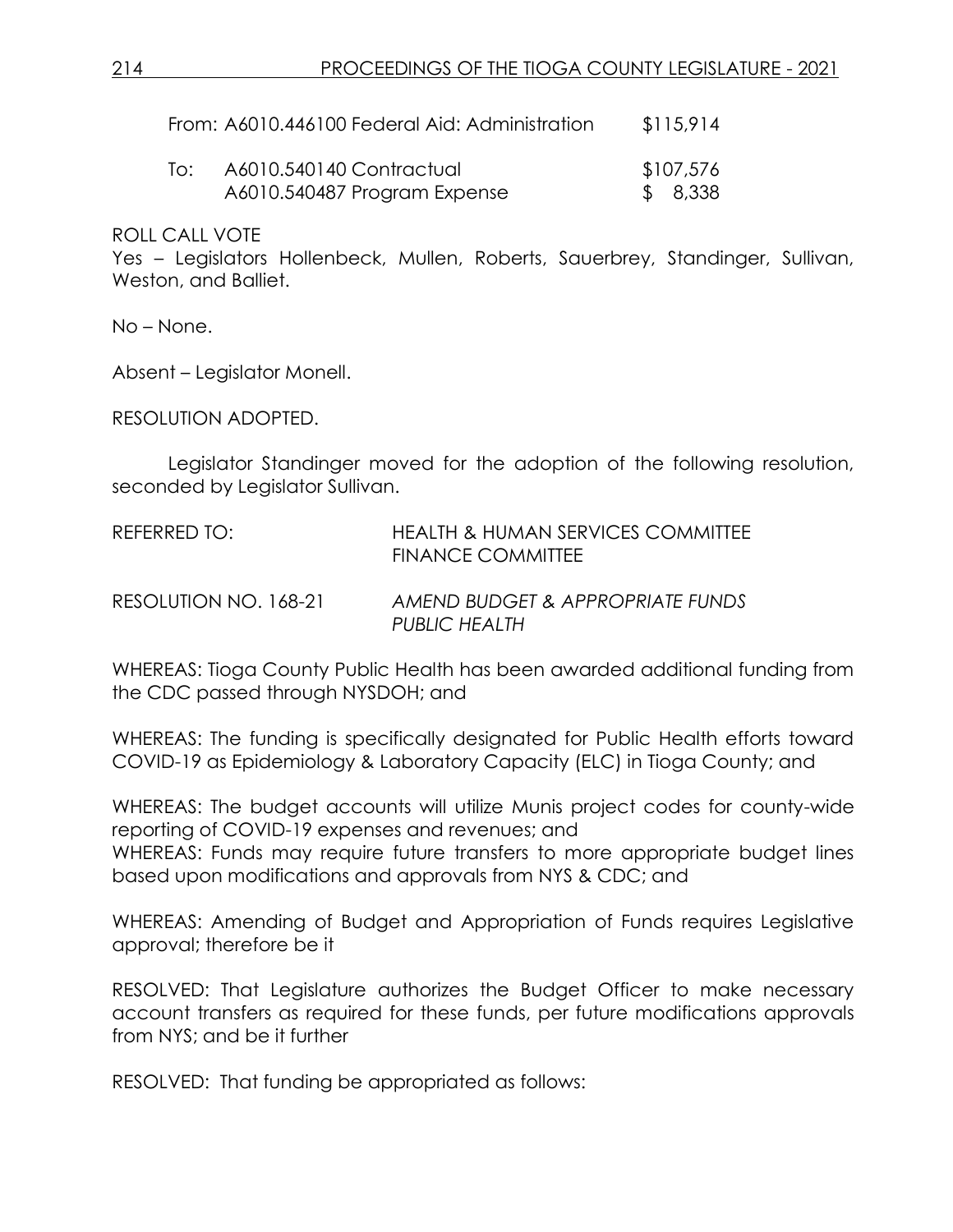From: A4011 434011-ELC1 Public Health: State Aid/ELC1 \$1,369,080

To: A4011 540487-ELC1 Public Health: Program Expense/ELC1 \$1,369,080

ROLL CALL VOTE

Yes – Legislators Hollenbeck, Mullen, Roberts, Sauerbrey, Standinger, Sullivan, Weston, and Balliet.

No – None.

Absent – Legislator Monell.

RESOLUTION ADOPTED.

Legislator Standinger moved for the adoption of the following resolution, seconded by Legislator Sullivan.

| REFERRED TO:          | <b>HEALTH &amp; HUMAN SERVICES COMMITTEE</b><br>FINANCE COMMITTEE |
|-----------------------|-------------------------------------------------------------------|
| RESOLUTION NO. 169-21 | AMEND BUDGET & APPROPRIATE FUNDS<br>PUBLIC HEALTH                 |

WHEREAS: Tioga County Public Health has been awarded funding from New York State; and

WHEREAS: The award is designated for Creating Healthy Schools & Communities, which is a partnership between Broome and Tioga Counties; and

WHEREAS: Creating Healthy School & Communities is an area of focus for Public Health; and

WHEREAS: The funding will pass through Broome County to Tioga County Public Health; and

WHEREAS: Amending of Budget and Appropriation of Funds requires Legislative approval; therefore be it

RESOLVED: That funding be appropriated as follows:

| From: A4053 422800 Public Health: Local Grants | \$50,000 |
|------------------------------------------------|----------|
|                                                |          |

To: A4053 540640 Public Health: Supplies \$ 50,000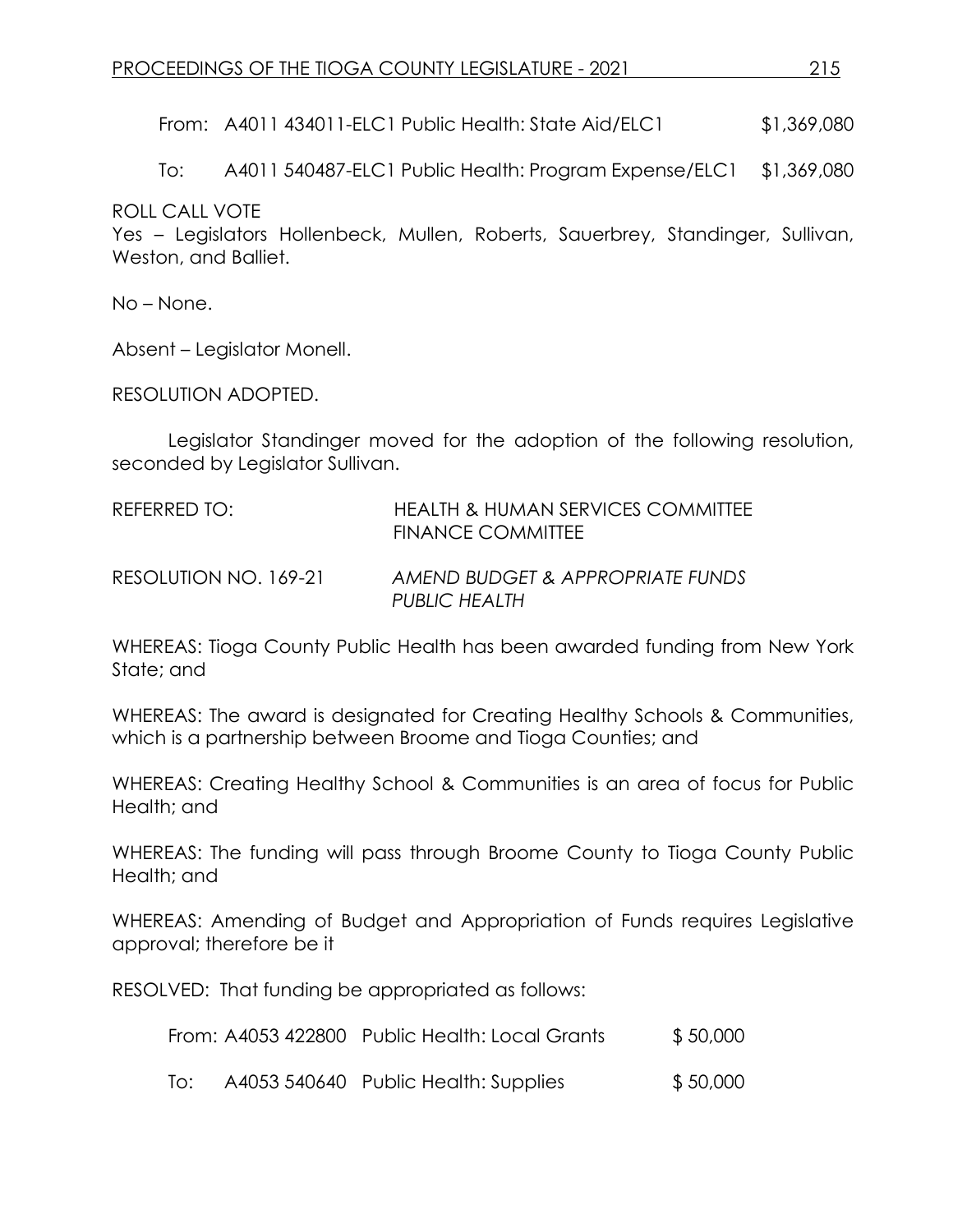ROLL CALL VOTE

Yes – Legislators Hollenbeck, Mullen, Roberts, Sauerbrey, Standinger, Sullivan, Weston, and Balliet.

No – None.

Absent – Legislator Monell.

RESOLUTION ADOPTED.

Legislator Standinger moved for the adoption of the following resolution, seconded by Legislator Sullivan.

| REFERRED TO:          | HEALTH AND HUMAN SERVICES COMMITTEE<br>PERSONNEL COMMITTEE                       |
|-----------------------|----------------------------------------------------------------------------------|
| RESOLUTION NO. 170-21 | <b>AUTHORIZE APPOINTMENT:</b><br>SECRETARY TO COMMISSIONER OF<br>SOCIAL SERVICES |

WHEREAS: Legislative approval is required for any appointment to a non-union position within Tioga County; and

WHEREAS: The position of Secretary to Commissioner of Social Services (\$36,742- \$46,742, Non-union) has been vacant since May 1, 2021, due to resignation; and

WHEREAS: The Commissioner of Social Services has recruited for said vacancy and has identified a qualified internal candidate who is currently employed as an Office Specialist I (\$26,779-\$27,479, CSEA); therefore be it

RESOLVED: That the Commissioner of Social Services is authorized to promote Brenda Holt to the title of Secretary to Commissioner of Social Services an annual salary of \$44,201 effective July 14, 2021.

## ROLL CALL VOTE

Yes – Legislators Hollenbeck, Mullen, Roberts, Sauerbrey, Standinger, Sullivan, Weston, and Balliet.

No – None.

Absent – Legislator Monell.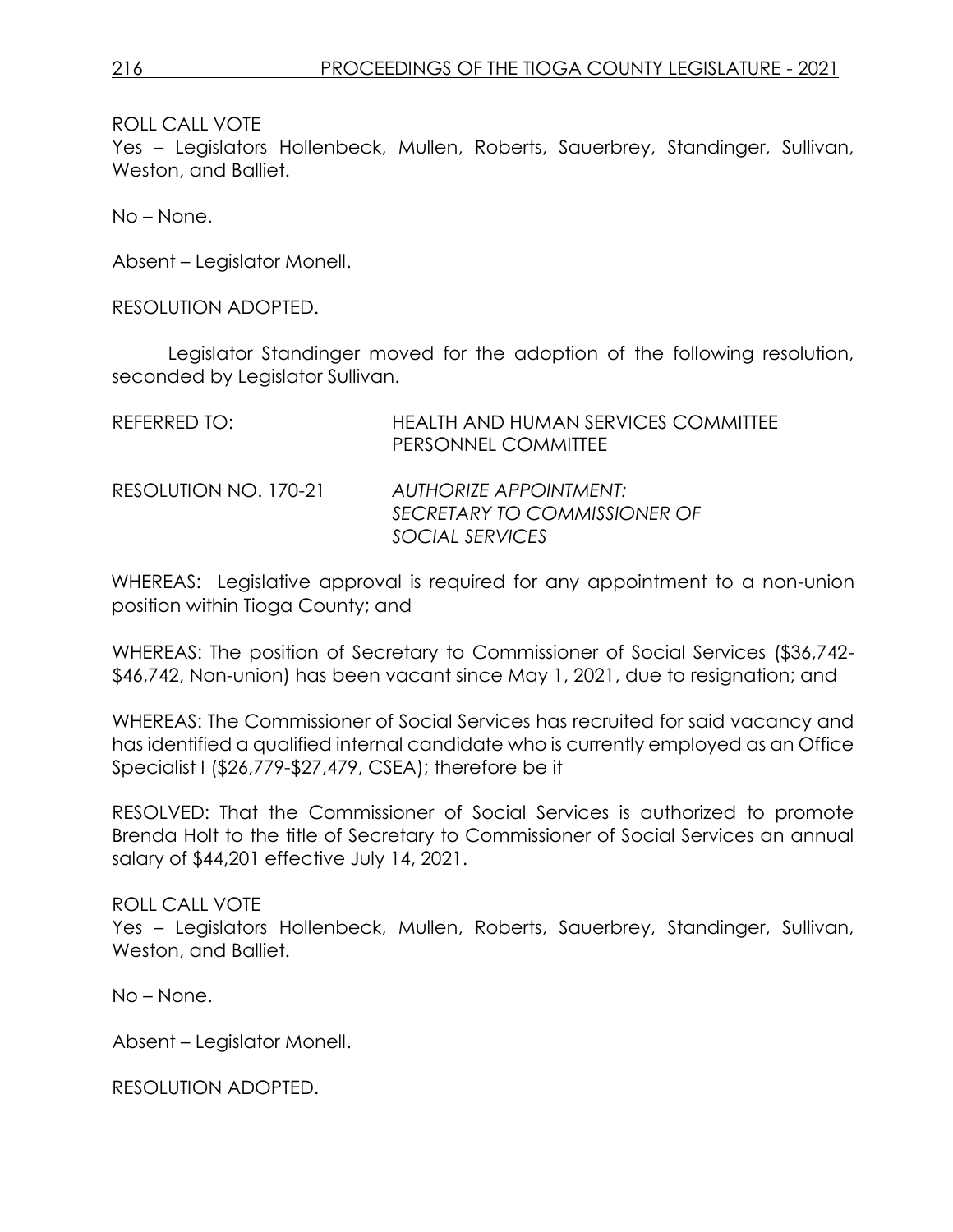Legislator Sullivan moved for the adoption of the following resolution, seconded by Legislator Mullen.

| REFERRED TO: | LEGISLATIVE WORKSESSION |
|--------------|-------------------------|
|              | LEGAL/FINANCE COMMITTEE |
|              |                         |

RESOLUTION NO. 171-21 *APPOINT FREEDOM OF INFORMATION OFFICER*

WHEREAS: Upon retirement of Diane Stephens, Confidential Secretary to the County Attorney, who also served as the County's Freedom of Information Officer, a new Freedom of Information Officer must be appointed; therefore be it

RESOLVED: That Kevin Humes, Paralegal with the Law Department, be and hereby is appointed Freedom of Information Officer for Tioga County; and be it further

RESOLVED: That in the event he is unable to act for any reason, the County Attorney is hereby designated to act in his stead; and be it further

RESOLVED: That in the event the Freedom of Information Officer makes a personal request for information, said request shall be approved by the County Attorney.

ROLL CALL VOTE

Yes – Legislators Hollenbeck, Mullen, Roberts, Sauerbrey, Standinger, Sullivan, Weston, and Balliet.

No – None.

Absent – Legislator Monell.

RESOLUTION ADOPTED.

Legislator Sullivan made a motion to have the following two late-file resolutions considered, seconded by Legislator Hollenbeck and carried.

Legislator Sullivan moved for the adoption of the following resolution, seconded by Legislator Mullen.

REFERRED TO: LEGAL/FINANCE COMMITTEE

RESOLUTION NO. 172-21 *AUTHORIZE PROFESSIONAL CONSULTING SERVICES AGREEMENT WITH BONADIO GROUP RELATED TO THE AMERICAN RESCUE PLAN ACT OF 2021*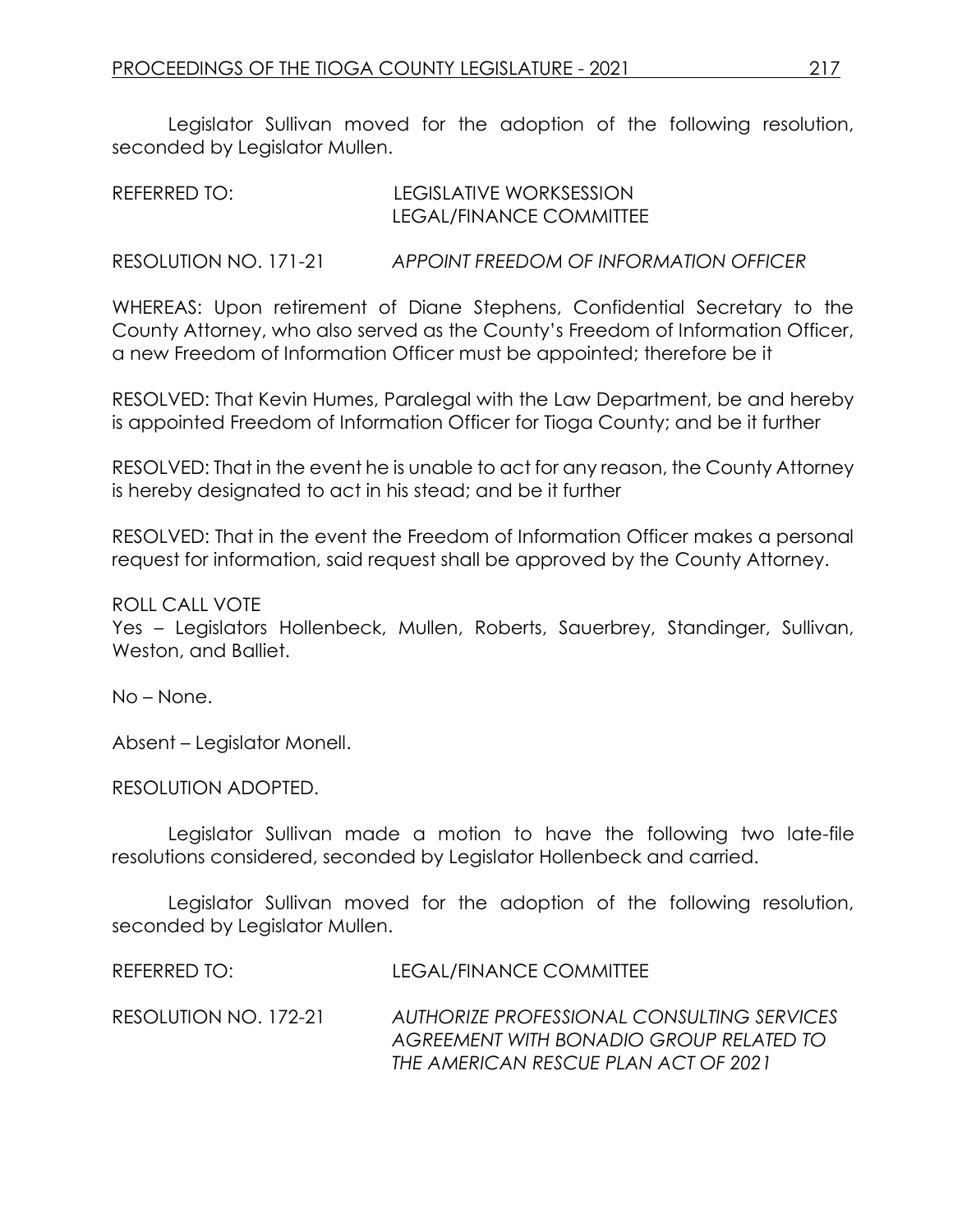WHEREAS: Tioga County was the recipient of State and Local Fiscal Recovery Funds through the American Rescue Plan Act (ARPA) that was signed into law on March 11, 2021 by President Biden; and

WHEREAS: Tioga County received the first installment of \$4,681,434 and anticipates receiving an additional installment of \$4,681,434 in 2022; and

WHEREAS: The Tioga County Legislature has identified the need for professional consulting services to provide expertise and recommendations on guidance and compliance in regards to allowable expenditures and applicable federal regulations, to maximize cost recovery, and investment in the County's future for the funds received through the American Rescue Plan Act of 2021; and

WHEREAS: The Tioga County Legislature would like to contract with Bonadio Group at a cost of \$9,500 for professional consulting services; therefore be it

RESOLVED: That the Chair of the County Legislature is authorized to execute a consulting services agreement between Tioga County and Bonadio Group as set forth with the proposal submitted by Bonadio Group and upon review of the County Attorney; and be it further

RESOLVED: That the Budget Officer is authorized to make the initial appropriation of \$9,500 to A1325 540140 M7674 and all ongoing appropriations as deemed necessary related to this agreement; and be it further

RESOLVED: That the Tioga County Treasurer's Office is authorized to process the initial payment of \$9,500 and all ongoing expenditures as deemed appropriate by the Budget Officer related to this agreement.

ROLL CALL VOTE Yes – Legislators Hollenbeck, Mullen, Roberts, Sauerbrey, Standinger, Sullivan, Weston, and Balliet. No – None.

Absent – Legislator Monell.

RESOLUTION ADOPTED.

Legislator Sullivan moved for the adoption of the following resolution, seconded by Legislator Weston.